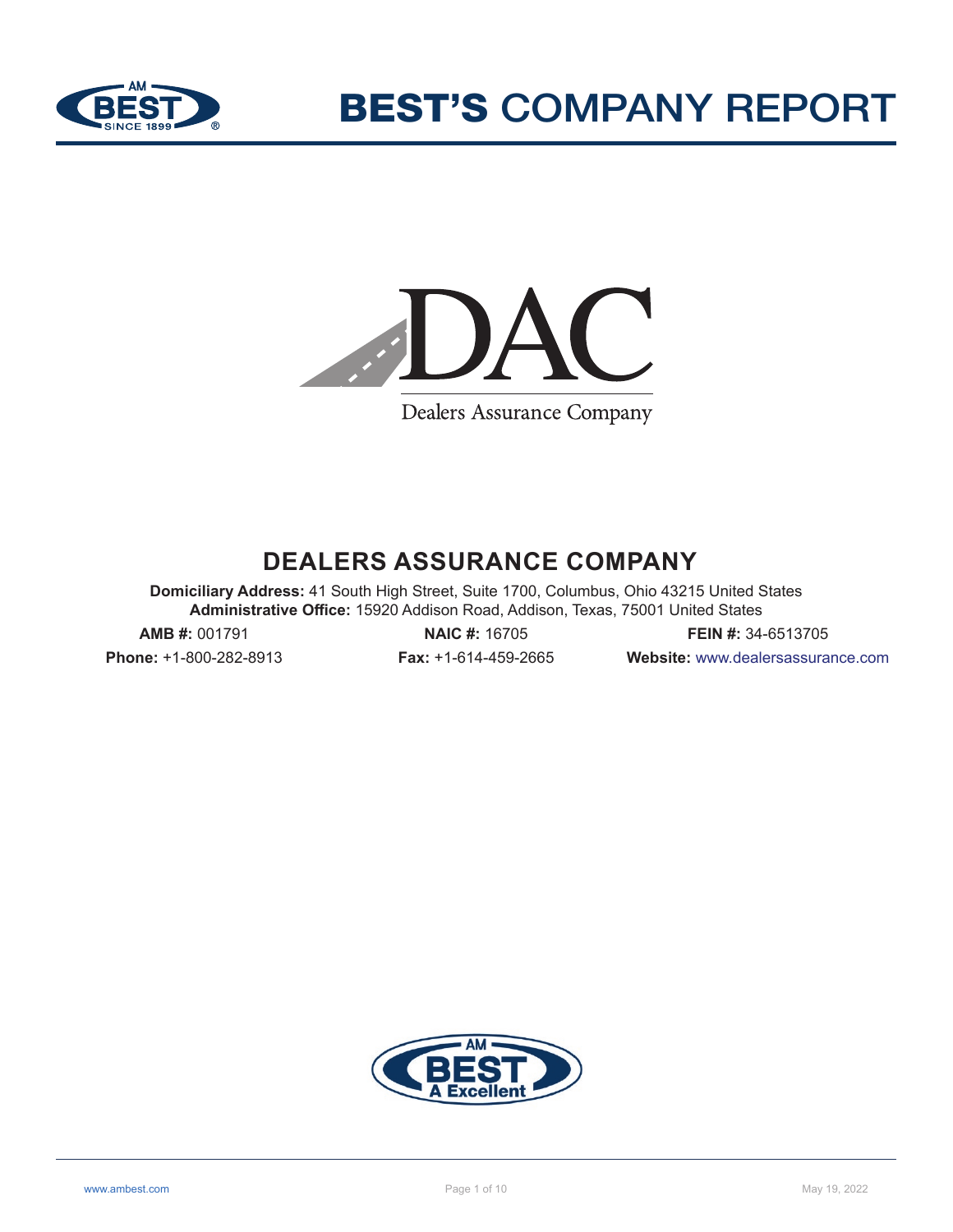# **Best's Credit Rating Effective Date**

May 05, 2022

#### **Analytical Contacts**

Michael Buckley Financial Analyst Michael.Buckley@ambest.com +1(908) 439-2200 Ext. 5658

Rosemarie Mirabella Director Rosemarie.Mirabella@ambest.com +1(908) 439-2200 Ext. 5892

## **Information**

Best's Credit Rating Methodology

Guide to Best's Credit Ratings

Market Segment Outlooks

#### **Financial Data Presented**

The financial data in this report reflects the most current data available to the Analytical Team at the time of the rating. Updates to the financial exhibits in this report are available here: Best's Financial Report.

# **Dealers Assurance Company**

**AMB #:** 001791 **| NAIC #:** 16705 **| FEIN #:** 34-6513705 **Ultimate Parent:** AMB # 044206 - iA Financial Corporation Inc.

# **Best's Credit Ratings**



## **Assessment Descriptors**

| <b>Balance Sheet Strength</b> | <b>Strong</b>      |
|-------------------------------|--------------------|
| Operating Performance         | <b>Strong</b>      |
| <b>Business Profile</b>       | <b>Neutral</b>     |
| Enterprise Risk Management    | <b>Appropriate</b> |

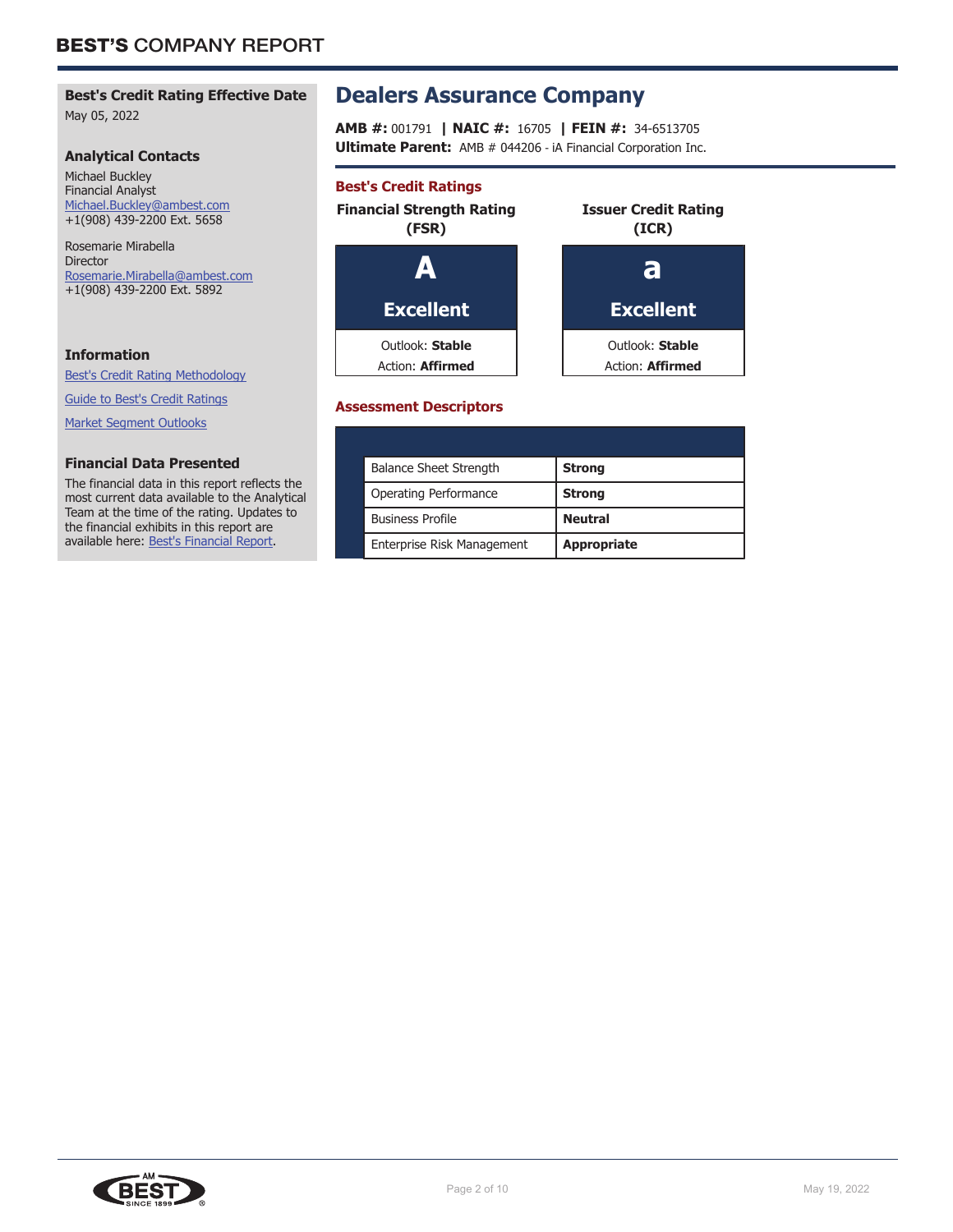## **Rating Rationale**

#### **Balance Sheet Strength: Strong**

- Adequate, albeit lower levels of risk-adjusted capitalization as measured by Best's Capital Adequacy Ratio (BCAR) scores.
- Consistent surplus growth through sustainable levels of operating performance.
- Favorable underwriting leverage and cash flow metrics.
- Conservative investment allocation following the acquisition by Industrial Alliance (iA) Financial Group.
- Significant exposure to non-rated producer-owned reinsurance companies (PORCs).

#### **Operating Performance: Strong**

- Consistently favorable combined and operating ratios that outperform peers.
- Relatively consistent net underwriting income and net investment income yielding favorable pre-tax operating income.
- Total return on equity generally compares favorably to the industry and peers.

#### **Business Profile: Neutral**

- The company is a nationally focused insurer with extensive geographic diversification, offset by significant concentration in vehicle service contracts (VSCs) and other warranty products.
- Operates in the highly competitive U.S. auto warranty market with a modest overall market share.
- Seasoned leadership has demonstrated a successful business model.
- Dealers Assurance Company (DAC) was successfully acquired by iA Financial Group in January 2018, and it has undergone operational changes to meet performance milestones established by the parent company. Changes include establishment of ERM, ORM, and Decision frameworks, data warehousing, and changes in investment management.

#### **Enterprise Risk Management: Appropriate**

- Appropriate risk management practices given the relative size and risk profile of the company.
- A more documented risk management framework is strongly enhanced by the parent company.
- ERM, ORM, and Decision framework in place at DAC, under the guidance of iA.
- High reinsurance risk from non-rated PORCs, offset by required and regularly monitored collateral.
- Access to iA Financial Group's data warehousing and risk management expertise in the Canadian warranty line supports stronger risk management.

#### **Rating Lift/Drag**

- DAC provides a diversification benefit, being iA's only US P&C company. iA intends to expand its US footprint and DAC is key to that objective.
- Strong level of integration; for example, integration of key functions with its parent include accounting and finance, legal, information technology and human resources.
- Enhanced risk-taking capabilities due to integration into iA framework.
- iA has historically demonstrated an ability to provide capital support to its subsidiaries.

#### **Outlook**

• The stable outlooks reflect AM Best's expectation DAC will maintain strong operating performance over the near to medium term and that iA will provide capital support as needed.

#### **Rating Drivers**

- A sustained increase in risk-adjusted capital as measured by BCAR could result in a favorable rating action.
- The ratings could face downward pressure from a trend of deteriorating levels of capital or unsustainable and unprofitable expansion following implementation of growth initiatives.
- The ratings could face downward pressure if the company experienced sustained losses in operating performance.

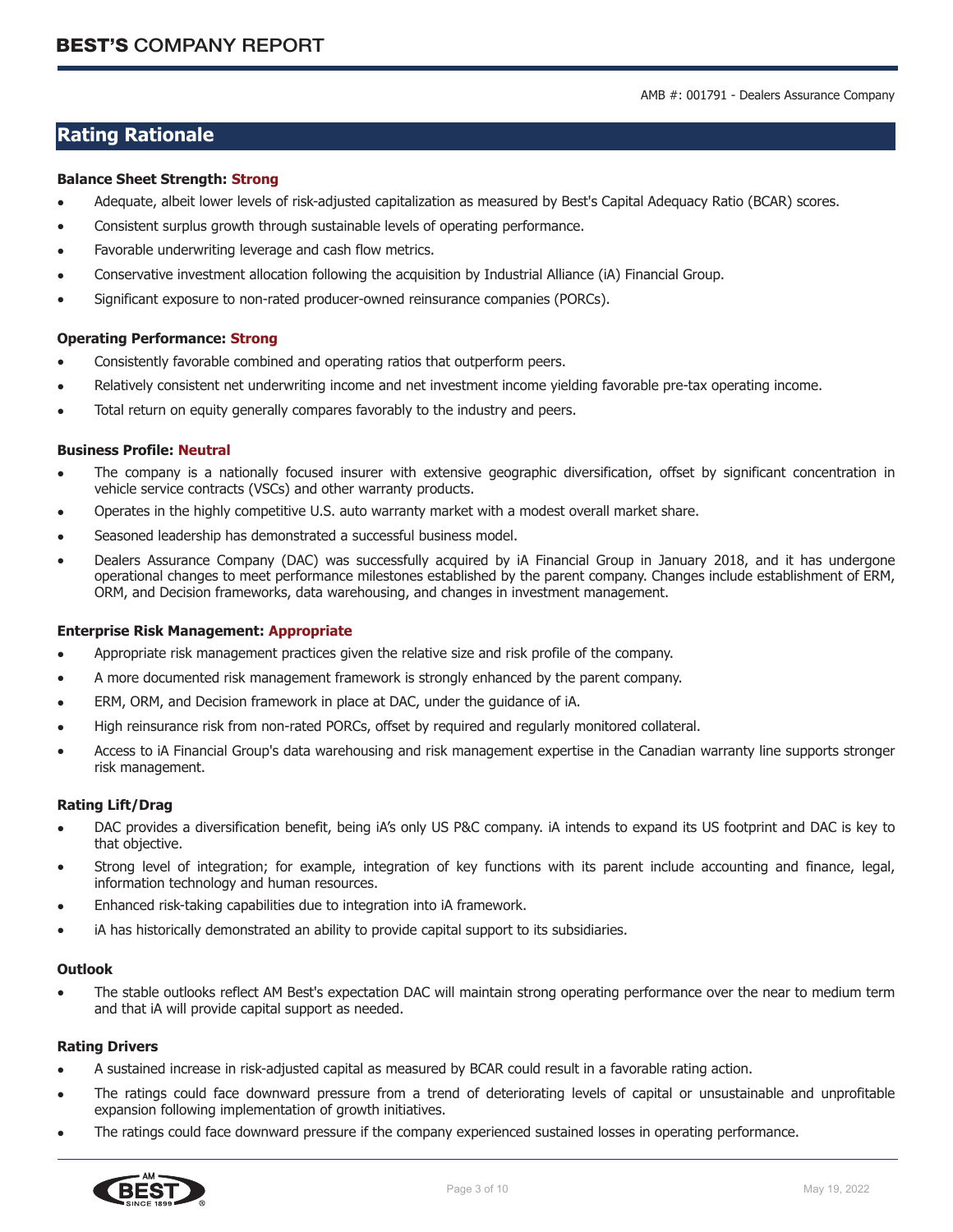AMB #: 001791 - Dealers Assurance Company

• Deterioration of the parent company's credit profile could negatively impact Dealers Assurance Company's ratings.

## **Credit Analysis**

#### **Balance Sheet Strength**

Based on Best's Capital Adequacy Ratio (BCAR), DAC's risk-adjusted capital supports its underwriting, investment and credit risks. This level of risk-adjusted capitalization is reflective of the company's sound balance sheet, manageable underwriting leverage, and equity within its unearned premium reserves.

#### **Capitalization**

Policyholders' surplus has exceeded \$50.0 million since September, 2013, and exceeds \$106 million as of year-end 2021. DAC has paid no dividends since the sale of the Company in 2017 to

Industrial Alliance (iA) with no plan to pay dividends in the future. Surplus growth is due largely to

consistent underwriting income supplemented by investment income. The investment yield has

improved since the acquisition by iA

DAC issued a surplus note in 2004 in the amount of \$3.0 million. Each payment of interest and principal of the surplus note may be made only with the prior approval of the director of insurance of the State of Ohio. The maturity date is May 2034; the surplus note is redeemable in whole or in part beginning May 24, 2009. Financial leverage is minimal at the operating company level.

#### **Liquidity**

DAC maintains favorable balance sheet liquidity as evidenced by liquidity ratios which exceed those of the composite. Over the last five years, the liquidity position has been enhanced by positive underwriting cash flow driven by stable collection of premium and decreasing commission and expenses paid.

#### **Asset Liability Management - Investments**

The company maintains a highly liquid investment portfolio of fixed income securities, comprised of corporate bonds and, to a lesser extent, U.S. government obligations. Nearly all of the securities in the company's bond portfolio are investment grade quality.

Following the acquisition by iA Financial Group, the investment portfolio allocation drastically changed with a greater, more conservative allocation towards investment grade fixed income securities and a reduction of equity securities.

#### **Reserve Adequacy**

Consistent with other warranty writers, loss reserve development is not material as the bulk of liabilities and risk is in the unearned premium reserves held by auto warranty administrators to fund latent warranty claims as they develop.

An independent actuary's review indicates a suitable level of equity embedded within these reserves. While the company's exposure to third-party administrators is significant, an actuary conducts unearned claims reserves review for each administrator. All claims reserves are required to be fully collateralized through a trust account or letter of credit and shortfalls are required to be funded.

Reserve development has been relatively favorable on a calendar-year and accident-year basis over the last 10 years, excluding an outlier in 2014 performance. Management has taken action to ensure future incidents are not repeated and reserve developments have since reverted back to the mean.

#### **Operating Performance**

DAC continues to generate solid operating results, as evident by the five-year operating ratio and pre-tax return on revenue that exceed those of the warranty composite. Strong earnings performance is derived primarily from annual underwriting gains generated by aggregate excess-of-loss contractual liability policy premium with few corresponding losses. DAC continues to grow as evidenced by the strong increase of gross premium written year over year (up 43% in 2021).

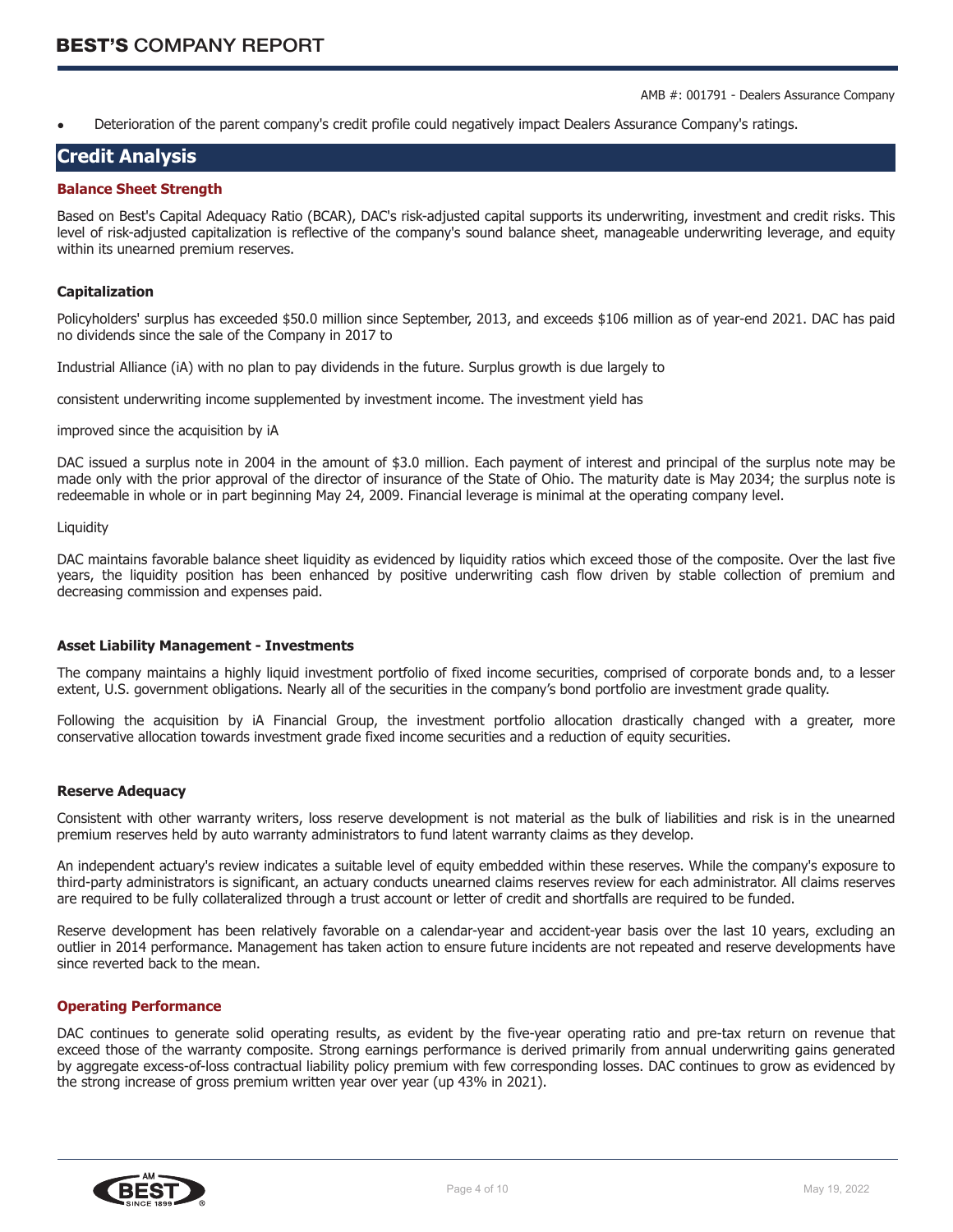#### **Operating Performance (Continued...)**

Significant growth in gross premiums this year is largely due to IAS business. The combined ratio has trended favorably over the 5 year period. A Financial Group's expertise and data warehouse may lead to improved operating performance through more complex underwriting and pricing initiatives.

Investment income generation continues to supplement earnings, though this contribution has moderated in recent years. While strong underwriting cash flow has led to an increased invested asset base, net investment income has previously declined as a result of the reduction in net investment yield driven by the prevailing low interest rate environment.

In 2015 through 2016, the trend in investment income reversed as the company increased its allocation of common and preferred stock. Trends continued to improve even as the company shifted away from equities in 2017 and towards fixed income. Investment income grew to \$4.1 million for YE21. Invested assets have increased to \$281M, up from \$191M in 2020.

Looking forward, the company's favorable underwriting and operating performance should continue given the expectation that automobile sales will remain strong over the near-term while the claims associated with the policies the company writes, if any, will be minimal. In addition, management believes that their business is resistant to recession given dealerships' dependence on Finance and Insurance (F&I) sales for profit and the prevalence of used car contracts. Nonetheless, the nature of DAC's business profile leaves the company vulnerable to the effects of downturns in the economy.

#### **Business Profile**

Dealers Assurance Company (DAC) is domiciled in Ohio and licensed to write property/casualty insurance in all 50 states and the District of Columbia. Their primary business strategy is to write both first dollar and aggregate excess-of-loss contractual liability policies for administrator obligors (AO). These companies sell, service, and pay claims for vehicle service contracts and for service contracts on consumer goods sold to individuals. A primary loss under the excess of loss policy will trigger if and when the amount of aggregate claim reserves established by an AO to pay claims on all service contracts sold is completely eroded. As an additional benefit, the policy provides state-mandated guarantees directly to the consumer in the event the insured fails to timely pay a claim for any reason. DAC is indemnified by the AO should DAC ever be required to pay a direct claim to the consumer. On first dollar policies, DAC cedes the premium to a reinsurer owned by the AO or by automobile dealers through whom the administrator conducts business.

Management feels that DAC's competitive position has shown continued improvement through the acquisition of IAS, creating scale, synergies, and accelerated growth for the combined organization. The competitive environment present in this hyper-fragmented market has led to a number mergers and acquisitions, which has affected DAC's retention of AO's. Demand remains from new AO's which DAC believes will replace previously lost AO programs. These market trends impacted the Company's preference for affiliated business. Efforts to further integrate Southwest Re and IAS into operations are under way and nearing completion. They note CLIP pricing is competitive in the marketplace and in some cases DAC has reduced fees for historically solid programs.

DAC's financial statements reflect the unearned premium from service contracts sold on a dollar one basis and the unearned portion of the aggregate excess-of-loss contractual liability premium. DAC is not required to include unearned claims reserves for aggregate excess-of-loss policies on its financial statements. However, these underlying reserves must be analyzed to properly assess the potential risk that underpricing may have occurred. For example, if unearned claims reserves set aside by AO's proved to be insufficient to pay claims, then DAC may be liable to pay claims once the AO's reserves have been fully depleted. To mitigate this risk, DAC conducts an annual loss reserve review, certified by an actuary, of all reserves maintained by DAC on behalf of the administrator obligors. In addition, AO's and reinsurers are required to hold claims reserves in a trust account and post additional collateral, if necessary.

Each member of DAC's senior management team has over 20 years of insurance experience. The extensive knowledge of the service contract business enables management to ensure contracts are being priced adequately both on a direct and excess-of-loss contractual liability basis. Furthermore, adequate premium per exposure unit is sought through reinsurance or profit sharing programs with producers that encourage pricing discipline. These sharing programs partially alleviate the pressure to lower premiums to obtain new business.

Given DAC's aggregate excess-of-loss contractual liability business, examination of information beyond the scope of the financial statement is necessary for a meaningful risk assessment. As a result, A.M. Best's review relies upon and considers information provided by DAC regarding administrator obligors' unearned claims reserves. A.M. Best will continue to monitor future premium growth and operating performance to ensure that the requisite capital is available to support current and future business expansion.

Ultimate ownership is iA Financial Group, a public Canadian entity, which closed on the acquisition of DAC in January 2018. As part of a larger public organization, DAC may have opportunities to leverage iA Financial Group's available vehicle service contract data, industry experience in the Canadian markets, and added financial flexibility.

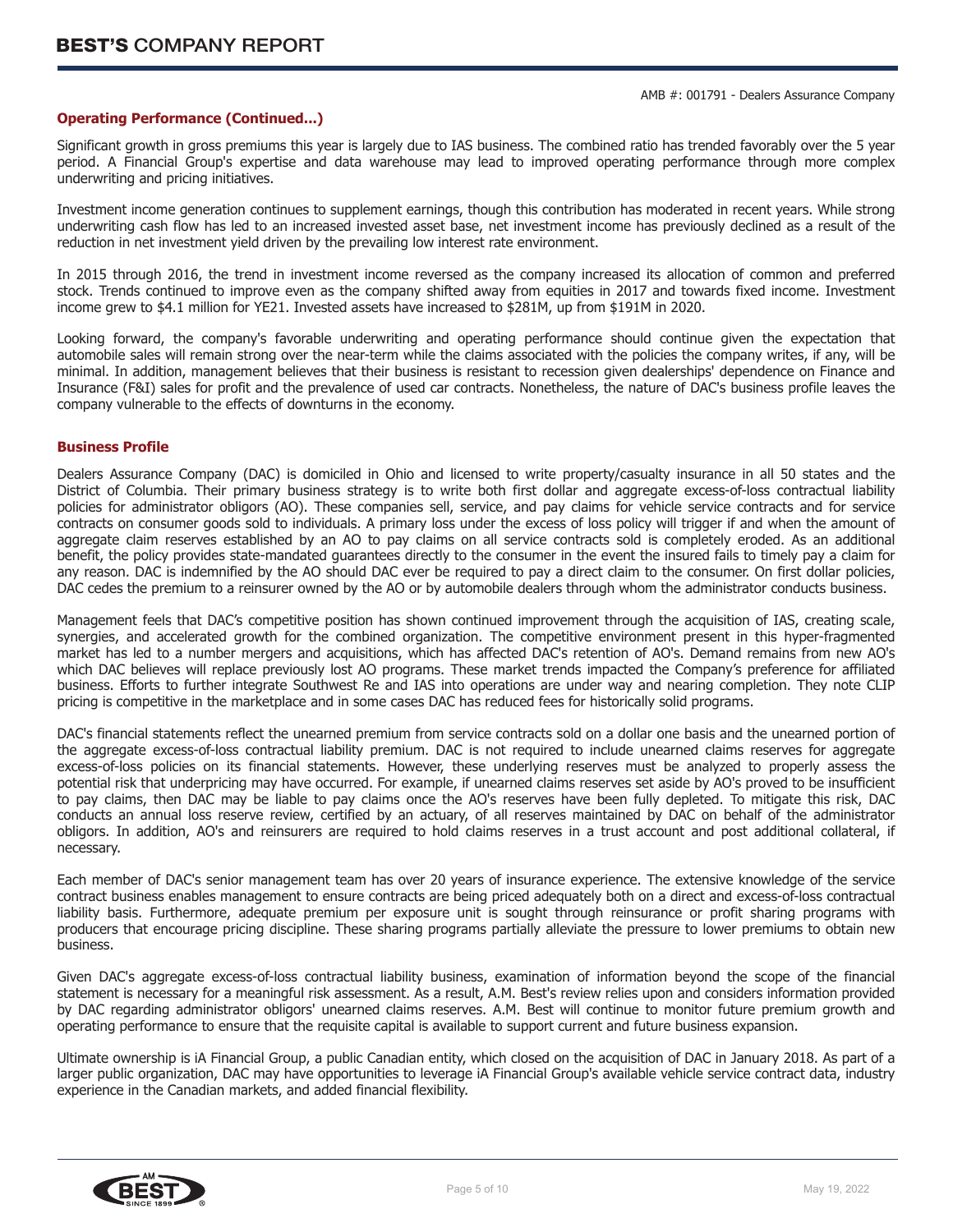#### **Enterprise Risk Management**

A formalized ERM program, including ERM, ORM, and Decision frameworks, has been implemented and is strongly backed by parent company iA Financial Group. Risk management decision-making, governance, and controls are centralized with the management team. Underwriting and claims functions are delegated to administrators and verified by the company's audit teams. Management is investing in improved technology and tools to enhance oversight of the administrators, including advanced monthly financial reporting, a new data warehouse, and the ability to conduct more in depth analyses.

The company also has an external party conduct an in-depth actuarial review of the underlying AO reserves.

#### **Reinsurance Summary**

The company maintains quota share reinsurance treaties with multiple producer-owned reinsurance companies (PORCs) to cede 100% of warranty premiums. Each PORC has either established a Letter of Credit (LOC) or trust agreement with DAC to collateralize unearned premium; otherwise, DAC holds funds to support unearned premium reserves. The trust/LOC balances are continually monitored by DAC to ensure that available assets are adequate for the runoff of the unearned claims reserves.

#### **Rating Lift/Drag**

DAC provides a diversification benefit, being iA's only US P&C company. iA intends to expand its US footprint and DAC is key to that objective.

DAC benefits from the iA's years of experience in the Canadian VSC market, extensive database, and managerial expertise. In addition, back office functionality (specifically investments and accounting) has been moved to Quebec, reducing redundancies and streamlining costs. The support of iA's balance sheet (C\$94.7 billion of assets as of YE21) and ERM structure have further amplified DACs ability to take and understand risks. Overall, DAC is well integrated into iA.

iA has a history of supporting its subsidiaries. This is evidenced by their support of DAC's sister company, iAPG, in order to support their balance sheet during a period of growth. Management made clear that iA stands ready to provide capital to DAC should their 'a' rating come under pressure.

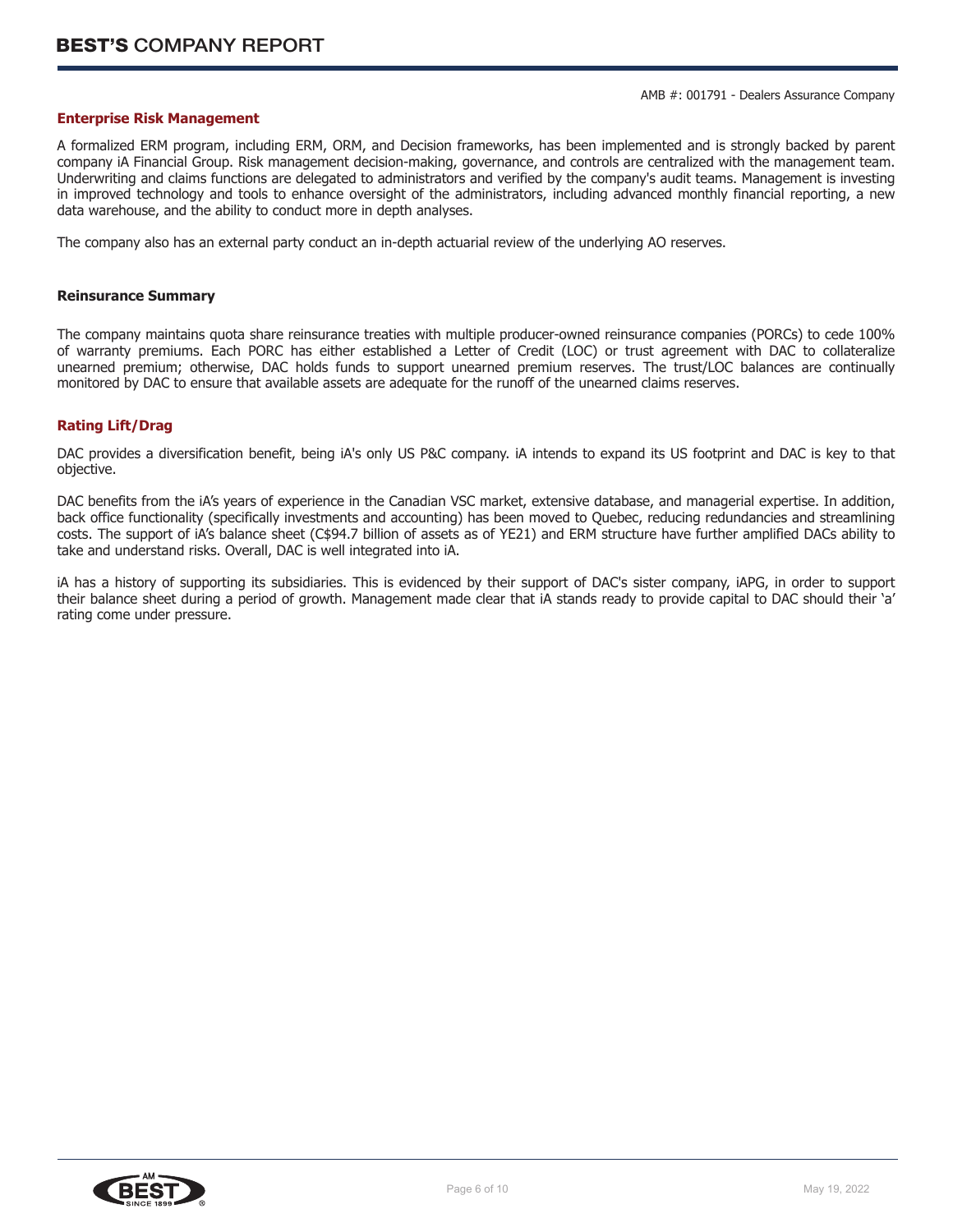# **Financial Statements**

|                                            | <b>Year End - December 31</b> |               |                  |               |  |  |  |
|--------------------------------------------|-------------------------------|---------------|------------------|---------------|--|--|--|
|                                            | 2021                          |               |                  | 2020          |  |  |  |
| <b>Balance Sheet</b>                       | <b>USD (000)</b>              | $\frac{0}{0}$ | <b>USD (000)</b> | $\frac{0}{0}$ |  |  |  |
| Cash and Short Term Investments            | 54,446                        | 18.6          | 11,717           | 5.9           |  |  |  |
| <b>Bonds</b>                               | 206,684                       | 70.6          | 165,251          | 82.9          |  |  |  |
| Preferred and Common Stock                 | 14,894                        | 5.1           | 9,058            | 4.5           |  |  |  |
| <b>Other Invested Assets</b>               | 3,869                         | 1.3           | 4,014            | 2.0           |  |  |  |
| <b>Total Cash and Invested Assets</b>      | 279,893                       | 95.6          | 190,040          | 95.3          |  |  |  |
| <b>Premium Balances</b>                    | 8,398                         | 2.9           | 5,990            | 3.0           |  |  |  |
| Net Deferred Tax Asset                     | 1,915                         | 0.7           | 1,383            | 0.7           |  |  |  |
| <b>Other Assets</b>                        | 2,503                         | 0.9           | 1,949            | 1.0           |  |  |  |
| <b>Total Assets</b>                        | 292,709                       | 100.0         | 199,361          | 100.0         |  |  |  |
| Loss and Loss Adjustment Expense Reserves: |                               |               |                  |               |  |  |  |
| <b>Net IBNR Loss Reserves</b>              | 940                           | 0.3           | 876              | 0.4           |  |  |  |
| Total Net Loss and LAE Reserves            | 940                           | 0.3           | 876              | 0.4           |  |  |  |
| <b>Net Unearned Premiums</b>               | 75,439                        | 25.8          | 53,704           | 26.9          |  |  |  |
| <b>Other Liabilities</b>                   | 110,215                       | 37.7          | 50,599           | 25.4          |  |  |  |
| <b>Total Liabilities</b>                   | 186,594                       | 63.7          | 105,180          | 52.8          |  |  |  |
| Capital Stock                              | 4,201                         | 1.4           | 4,201            | 2.1           |  |  |  |
| Paid-In and Contributed Surplus            | 9,733                         | 3.3           | 9,733            | 4.9           |  |  |  |
| <b>Unassigned Surplus</b>                  | 89,181                        | 30.5          | 77,248           | 38.7          |  |  |  |
| <b>Other Surplus</b>                       | 3,000                         | 1.0           | 3,000            | 1.5           |  |  |  |
| <b>Total Policyholders' Surplus</b>        | 106,115                       | 36.3          | 94,181           | 47.2          |  |  |  |
| <b>Total Liabilities and Surplus</b>       | 292,709                       | 100.0         | 199,361          | 100.0         |  |  |  |

Source: BestLink® - Best's Financial Suite

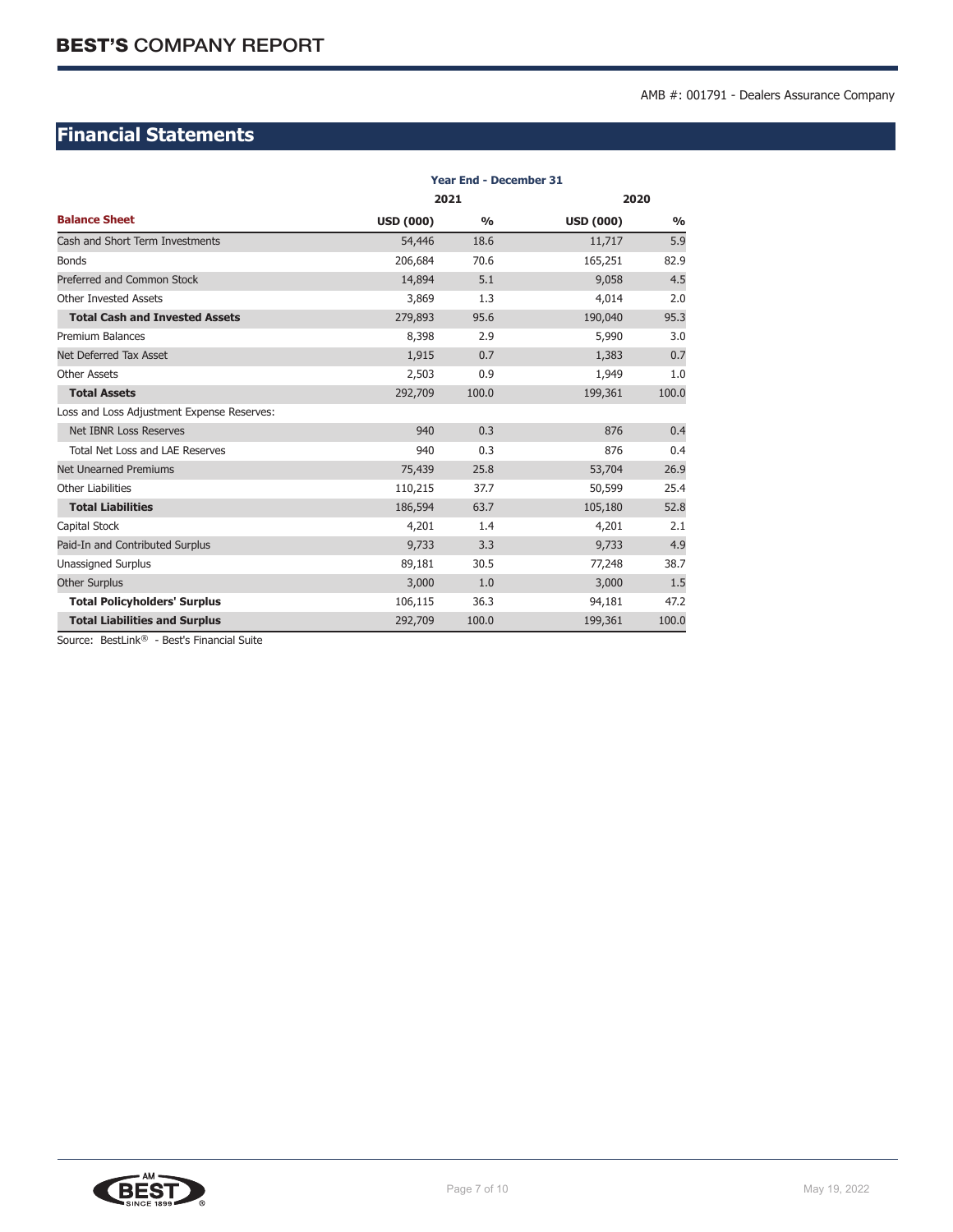**Last Update** May 18, 2022

**Identifiers AMB #:** 001791 **NAIC #:** 16705 **FEIN #:** 34-6513705

#### **Contact Information**

Administrative Office: 15920 Addison Road, Addison, Texas 75001 United States

Domiciliary Address: 41 South High Street, Suite 1700, Columbus, Ohio 43215 United States

#### **Web:** www.dealersassurance.com

**Phone:** +1-800-282-8913 **Fax:** +1-614-459-2665

#### **Financial Data Presented**

The financial data in this report reflects the most current data available at the time the report was printed.

# **Best's Credit Ratings**

## **Rating Relationship**

#### **AM Best Rating Unit: 001791 - Dealers Assurance Company**

Refer to the Best's Credit Report for AMB# 001791 - Dealers Assurance Company for details regarding the rating rationale, credit analysis, and financial exhibits available at the time the credit analysis was performed.

# **Best's Credit Rating History**

AM Best has assigned ratings on this company since 1986. In our opinion, the company has an Excellent ability to meet their ongoing insurance obligations and an Excellent ability to meet their ongoing senior financial obligations.

The following are the most recent rating events, for longer history refer to Rating History in BestLink:

| <b>Best's Financial Strength Ratings</b> |        |                |                 |        | <b>Best's Long-Term</b><br><b>Issuer Credit Ratings</b> |                 |  |  |
|------------------------------------------|--------|----------------|-----------------|--------|---------------------------------------------------------|-----------------|--|--|
| <b>Effective Date</b>                    | Rating | <b>Outlook</b> | Action          | Rating | <b>Outlook</b>                                          | Action          |  |  |
| <b>Current -</b>                         |        |                |                 |        |                                                         |                 |  |  |
| May 5, 2022                              | A      | <b>Stable</b>  | <b>Affirmed</b> | a      | <b>Stable</b>                                           | <b>Affirmed</b> |  |  |
| Apr 16, 2021                             | A      | Stable         | Affirmed        | a      | Stable                                                  | Affirmed        |  |  |
| Mar 4, 2020                              | A      | Stable         | Upgraded        | a      | Stable                                                  | Upgraded        |  |  |
| Feb 21, 2019                             | A-     | Positive       | Affirmed        | a-     | Positive                                                | Affirmed        |  |  |
| Feb 16, 2018                             | $A-$   | Positive       | Affirmed        | $a-$   | Positive                                                | Affirmed        |  |  |



# **Dealers Assurance Company**

# **Operations**

**Date Incorporated:** August 02, 1935 **| Date Commenced:** August 02, 1935

**Domiciled:** Ohio, United States

**Licensed:** (Current since 12/22/2015). The company is licensed in the District of Columbia and all states.

**Business Type:** Property/Casualty **Organization Type:** Stock<br>**Marketing Type:** Exclus

**Exclusive/Captive Agent Financial Size:** VIII (\$100 Million to \$250 Million)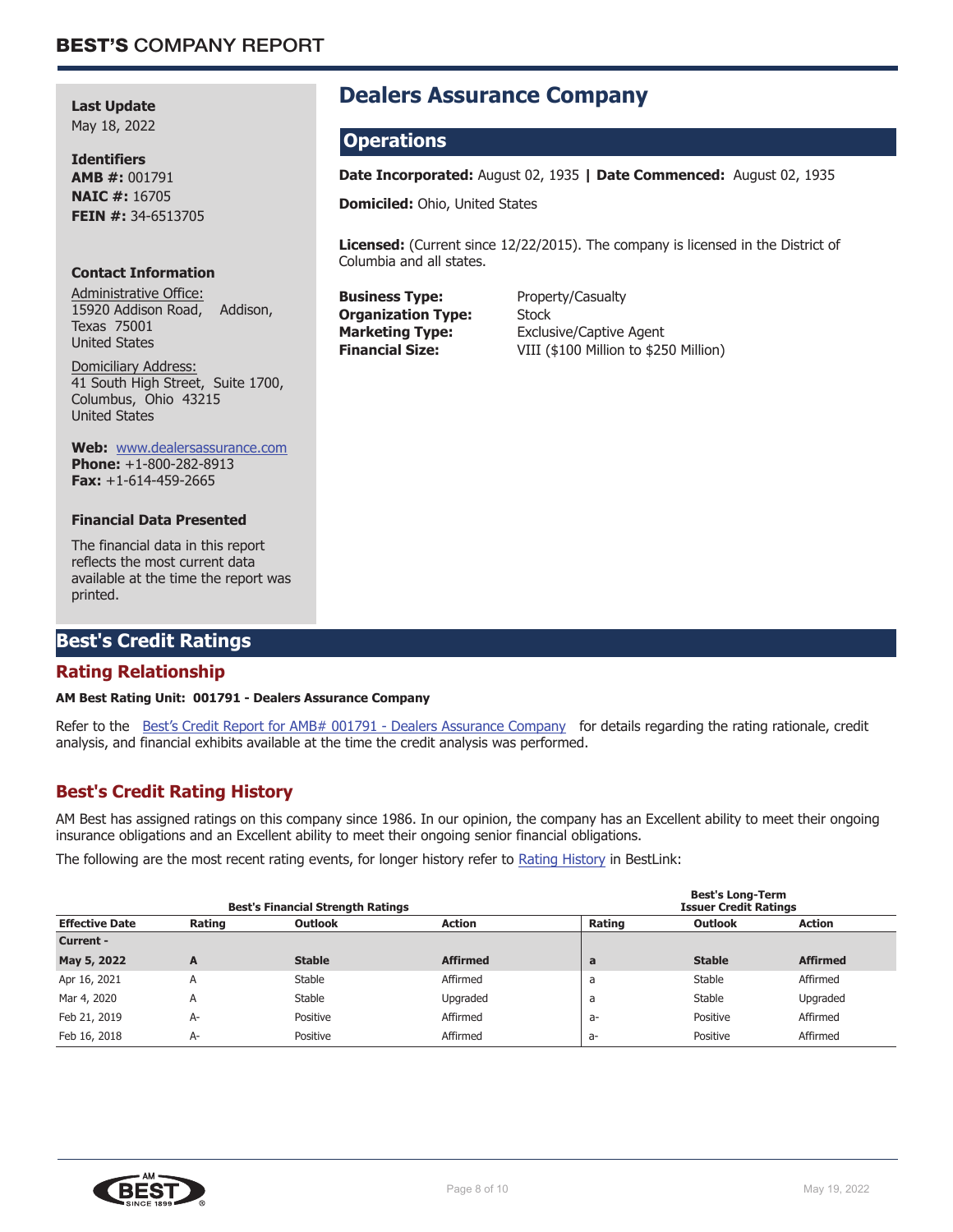# **Management**

Administration of company affairs is under the direction of Michael L. Stickney, Managing Director; Kristen A. Gruber, President; Kirk Borchardt, Executive Vice President and Chief Legal Counsel; Joshua R. Pedelty, Vice President, Chief U.S. Counsel, and Corporate Secretary; and Linda M. Toy, Vice President, Treasurer and Chief Financial Officer.

#### **Officers**

**President:** Kristen A. Gruber **EVP and General Counsel:** Kirk Borchardt **Vice President, Secretary and Chief Legal Officer:** Joshua R. Pedelty **Vice President, Treasurer and CFO:** Linda M. Toy **Managing Director:** Michael L. Stickney

#### **Directors**

Douglas Carrothers Yvon Charest Marilyn Froelich Douglas Oksendahl Shelby L. Peavy Normand Pépin Denis Ricard Michael L. Stickney Warren Van Genderen

#### **History**

This company was incorporated on August 2, 1935, as Mahoning Insurance Company and began business the same day. In March 1980, Dealers Alliance Corporation, an Ohio corporation (Alliance), acquired 100% control of Mahoning Insurance Company and on April 11, 1980, changed the name to Dealers Assurance Company (DAC). In January 2004, Alliance was purchased by DAC Financial Holdings, Inc., a Delaware holding company (DAC Holdings). Paid in capital of \$13,933,800 million consists of \$9,732,810 million of contributed surplus and 2,330 shares of common stock at a par value of \$1,803 per share. The company has 3,000 authorized shares.

As of May 15, 2014, Helios Financial Holdings Corp. (Helios) reached 84.7% ownership in DAC Holdings. This was the result of the 100% owner of Helios, James B. Smith, having contributed his 59.6% ownership to Helios and Helios having acquired 25.1% ownership from certain minority shareholders.

On August 8, 2014, in a transaction effective as of July 1, 2014, Helios acquired an additional 13.69% ownership interest in DAC Holdings, bringing its total ownership interest in DAC Holdings to 98.43%. As part of the transaction, DAC Holdings entered into Subscription Agreements with each of the minority shareholders whose common stock was acquired. Under the terms of those Subscription Agreements, a total of 3,450 shares of newly authorized non-voting Series B Non-Voting Preferred Stock were issued to the selling minority shareholders.

On October 24, 2016, Helios acquired the additional 1.57% interest in DAC Holdings, represented by 1859.625 common shares that had been owned by a minority shareholder. As a result, Helios became the 100% owner of DAC Holdings.

In September 2017, Industrial Alliance Insurance and Financial Services Inc. (iA Insurance) announced its intention to acquire 100% of Helios for \$135 million in cash. The acquisition was completed in January 2018 and the group subsequently became a subsidiary of the iA organization.

On January 23, 2018, Dealers Assurance Company was acquired by iA Insurance.